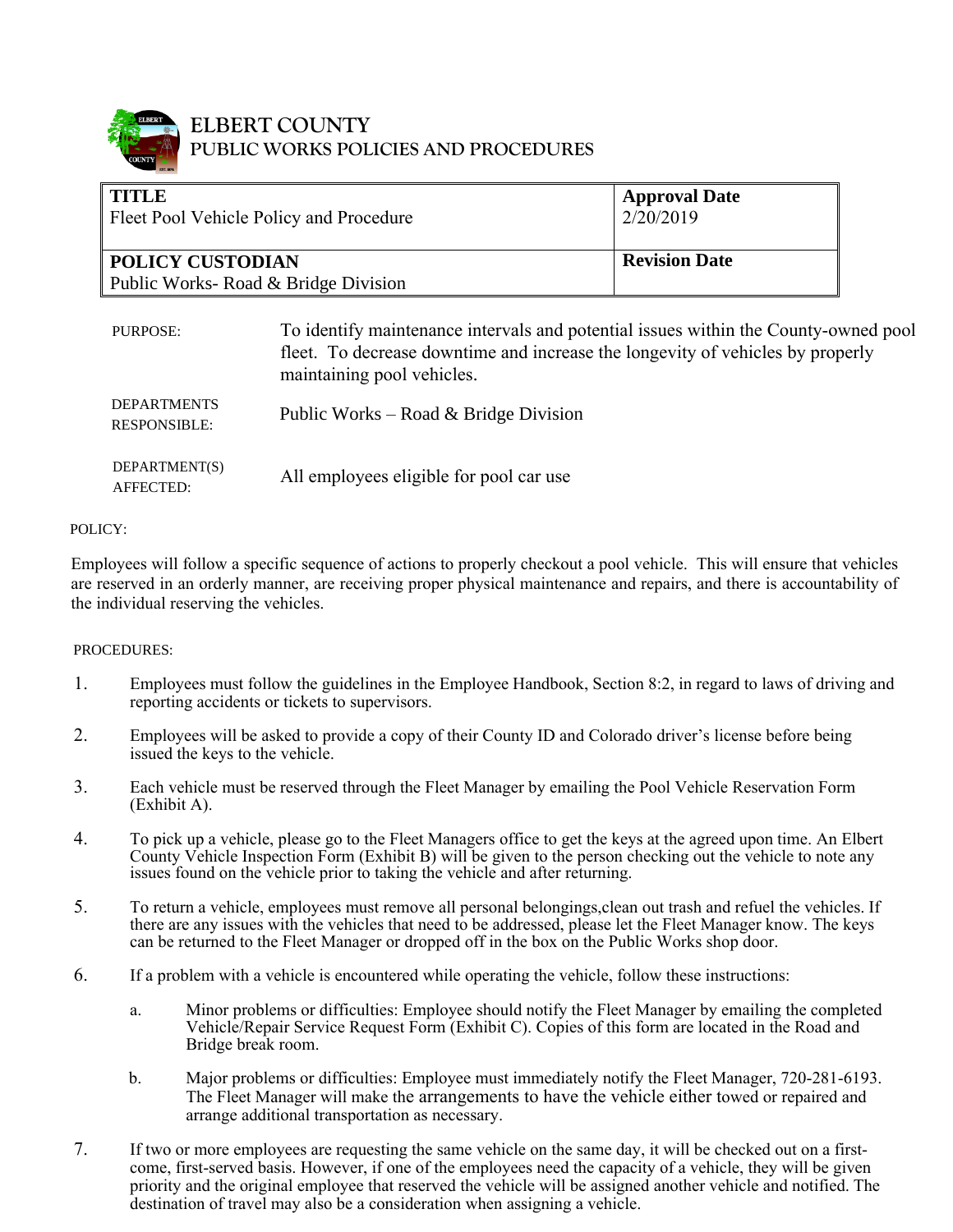Elbert County Public Works Fleet Vehicle Policy and Procedure

Approved and Adopted this 20th day of February, 2019.

Rory Hale, Director of Public Works

Sam Albrecht, County Manager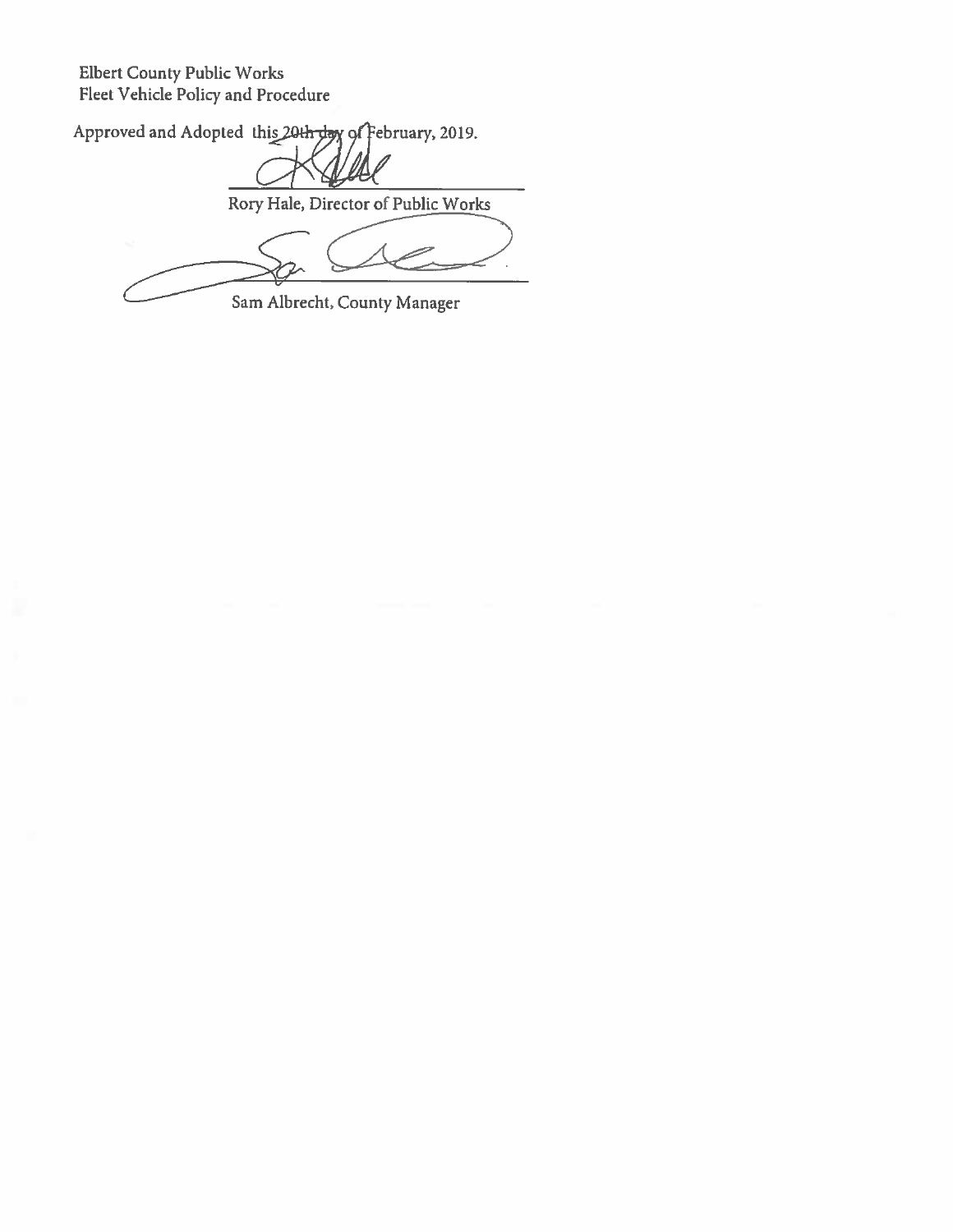## **EXHIBIT A**



# **ELBERT COUNTY GOVERNMENT**

Public Works Department Road & Bridge Division **Office 303-621-3157 Fax 303-621-3159** PO Box 116, 215 Comanche St, Kiowa, CO, 80117

## *POOL CAR RESERVATION FORM*

**DEPARTMENT: NAME OF EMPLOYEE: DEAPRTURE DATE: PICKUP TIME: RETURN DATE: RETURN TIME: DESTINATION: PURPOSE OF TRAVEL: POOL VEHICLE OF CHOICE: Ford Explorer Ford Escape GMC Yukon Senior Bus 9 Passenger Van**

**EMAIL COMPLETED FORM TO:** [ethan.mease@elbertcounty-co.gov](mailto:ethan.mease@elbertcounty-co.gov)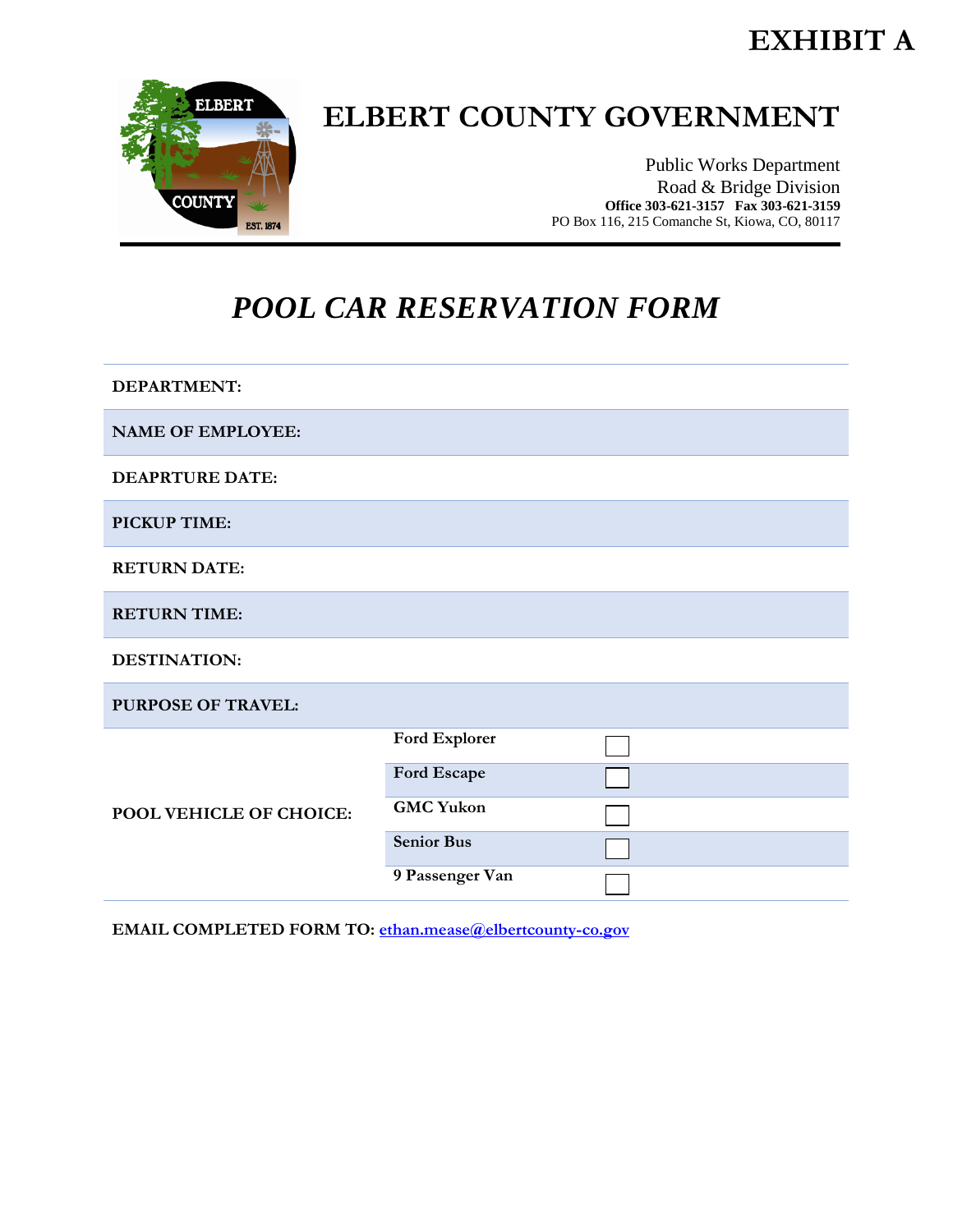